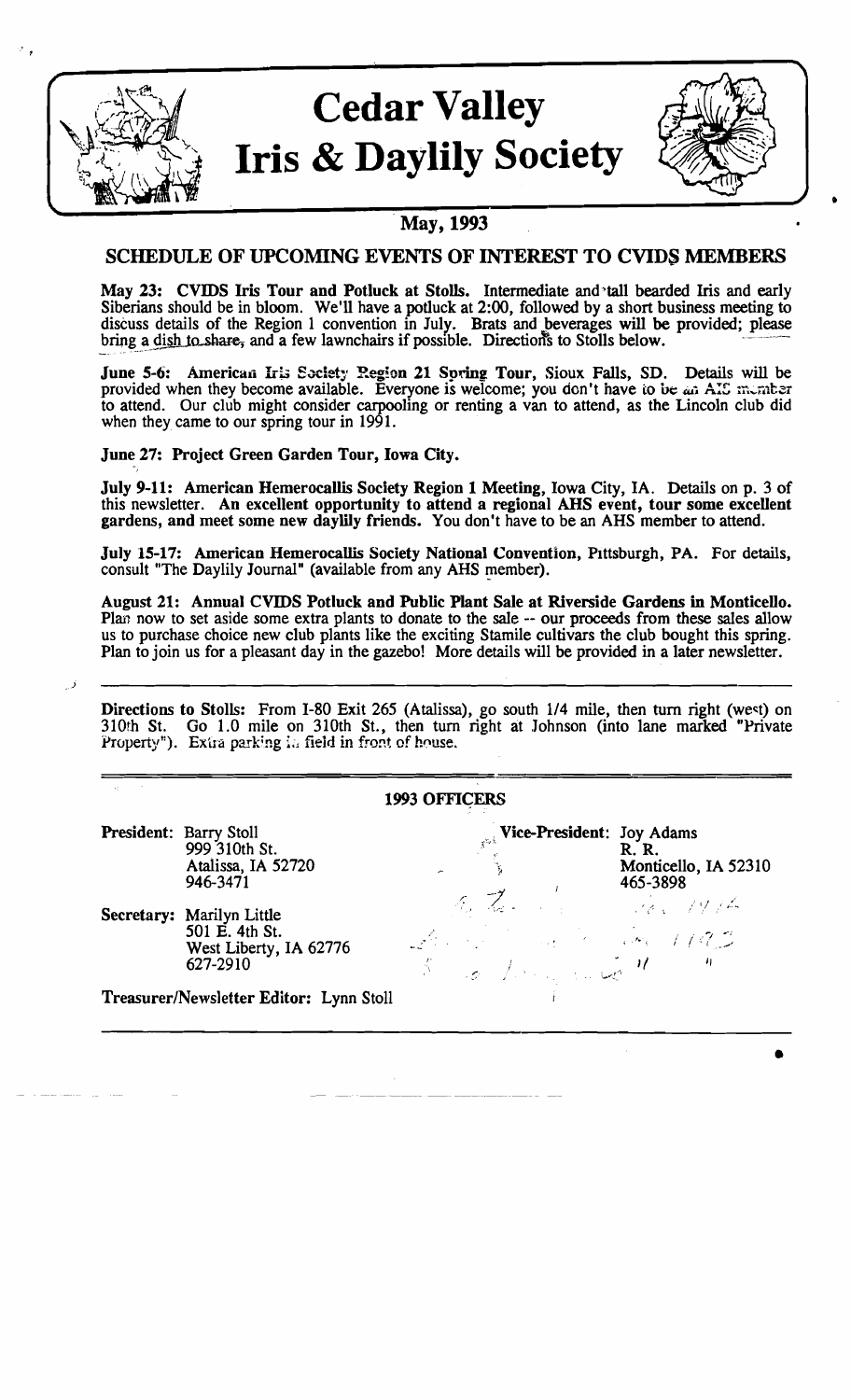The March meeting of the Cedar Valley Iris and Daylily Society was held at the home of Frederick McDowell in Iowa City on March 14. There were 20 members and guests present for a daylily slide show and a business meeting to plan the year's activities. The first part of the meeting was spent looking at some of Indianapolis hybridizer Bryant Millikan's newest introductions and seedlings. Jerry Hadrava showed slides of his prize daylily seedling, which he is going to call DOWNTOWN, and a new Siberian seedling. After the business meeting, Fred showed slides which he has gathered for this summer's convention; these featured especially Stamile cultivars, but also included some things from most of the hybridizers represented in Fred's garden.

The business meeting was led by Lynn Stoll until Barry arrived. She started with the financial statement from last year. Our books show a balance of \$1707.91. Last year we had \$136.50 income in dues and \$1271.00 income from our sale. We discussed the sale next. Lynn pointed out that we had done much better in Monticello in 1990 and 1992 than we had in Iowa City 10 1991, and suggested that we stay with the Monticello location. The group agreed, and we set the date for this year at August 21. Members made suggestions about extra incentives to customers of door prizes and sending newsletters to people who bought last year. It was suggested that we advertise in the Gazette, and Joy Adams mentioned that Horticulturist magazine has a C<sup>\*</sup>lendar of Events which could list the said.

The next item of business was the use of the increases from the club plants bought two years ago: should they be included in the public sale, or should there be a separate sale among members of these choice varieties. It was decided that a mail-in auction would be best. Lynn Stoll agreed to collect information from those members growing the club plants and include an auction form and instructions in the next newsletter. Lorie Leo volunte and collect the bids and notify the winners. The plants would be brought to Monticello for the Aug. 21 sale and delivered to the winners. If a winner cannot attend the sale, Jackie Westhoff agreed to ship the plants to the winners for a small additional fee.

Lynn brought up the question of the budget for this year's purchase of club plants. Did we want to increase the amount of \$400 for daylilies and \$200 for iris, and did we want to buy higher priced cultivars? After some discussion, it was decided to raise the price per plant to include daylilies ad \$40-\$75 and spend \$500. The iris would stay the same. Since Pat and Grace Stamile will be our guests at the convention this summer, Fred McDowell suggested that it would be appropriate to buy this year's club daylilies from these outstanding hybridizers, and the group agreed.

Barry led the discussion about our concern for Joy and Jim Adams' garden, which is being threatened by a change in highway 151 bypassing Monticello. The group agreed we should send a protest letter from the Society to the Iowa Department of Transportation, and all members were encouraged to write individually.

Lynn requested some input for an article for the Region 1 newsletter about favorite or recommended daylilies for new gardeners. She asked us to make a list of 10-12 varieties which we felt had good form and vigor but were no longer very expensive, and submit that to her by April 1.

The group reviewed plans for the AHS Region 1 convention in Iowa City this July, which CVIDS will host. Time, place, speaker, and judges' training are all set. Other details will be worked out by a committee of Jackie Westhoff, Joy Adams, Marilyn Little, and Lynn and Barry Stoll.

The group decided they would have an iris tour at Stolls on May 23 with a 2:00 Potluck. Bring your own dishes and lawn chairs, if possible.

The last item of business was the election of officers. The 1993 officers are:

President -- Barry Stoll

Vice President -- Joy Adams

Secretary -- Marilyn Little

Treasurer -- Lynn Stoll

Newsletter Editor -- Lynn Stoll (with a little help from everybody!) The business meeting was adjourned for refreshments and more slides.

Respectfully submitted, Marilyn Little, Secretary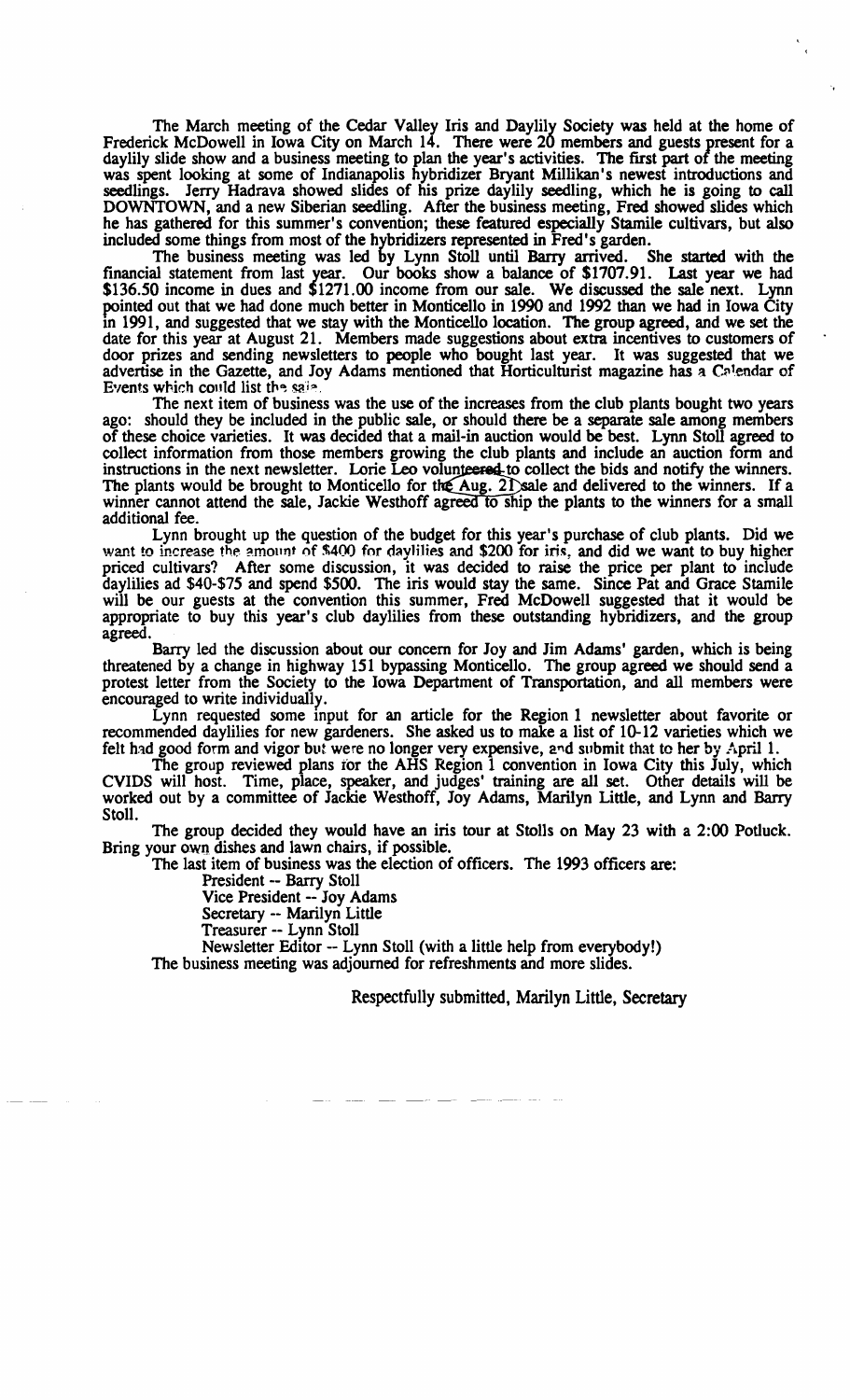#### PREVIEW: 1993 REGION 1 ANNUAL MEETING AND TOUR

CVIDS will host the 1993 Region 1 annual meeting and tour July 10-11 in Iowa City, IA. (This is the weekend before the national AHS convention in Pittsburgh.) Headquarters for the meeting will be the Iowa Memorial Union at the University of Iowa. Special guests for the meeting will be Pat and Grace Stamile, who will conduct our judges' training workshop. Pat is widely considered to be one of the country's very fmest hybridizers (FLOYD COVE, WATERMELON MOON, FROSTED PINK ICE, STRAWBERRY CANDY, EVER SO RUFFLED), and Grace is doing some very exciting work with tet minis.

Friday evening we will have a social hour at the Iowa Memorial Union; Fred McDowell will show slides of some of the newest daylily cultivars which have been good performers in his garden. The Saturday bus tour will include the Adams, Hadrava, McDowell, and Stoll gardens, with a stop for a box lunch picnic at the Indian Creek Nature Center. The schedwie will be arrested to allow at least an hour for viewing the extensive daylily collections in all four gardens. Three of the four gardens are on hilly and uneven ground, so wear good walking shoes. The Saturday evening banquet will feature a slide presentation by the Stamiles, followed by the annual business meeting and auction. On Sunday we are planning an optional bus tour to the Hobbs garden in Ft. Madison and the Pheiffer garden in Gerlaw, IL.  $\blacksquare$ ;::t;::

We need help from all CVIDS members. Joy Adams, Jackie Westhoff, Marilyn Little, and Lynn and Barry Stoll have been serving as the planning committee for the convention. Jackie Westhoff has volunteered to collect plants and supervise the auction. Renee Perkins has offered to do some baking, which will help us provide goodies for the Friday evening social and refreshments in the gardens. We need one volunteer to coordinate the Friday evening social and another to arrange for bus captains. We will also need volunteers to help with refreshments in the gardens. In addition, we need door prizes for the banquet. Ask your local garden centers or other businesses if they would contribute something; we'll acknowledge their contributions at the banquet, of course, so it's good,publicity for them. The door prizes could include such things as potted plants, small gardening tools, books about gardening, a package of Miracle-Gro, notepaper with a flower motif, etc. -- anything that would interest a gardener.

We need generous contributions of plants for the auction (better varieties) and for bus raffle prizes (these can be those nice but inexpensive cultivars that you have too much of anyway!). For the auction, consider taking one fan from each of those big multi-fan clumps you receive from Southern growers this pring and setting it aside for the auction. If you don't want to dig the plants in July and would prefer to ship the plants to the winning bidders later, you can give our auction chair-person a 3x5 card with the name of the variety, along with a short description. At our meeting at Stolls, we will consider taking perhaps \$500 of our club funds to buy daylilies for the auction, with the understanding that the club will be repaid "off the top" from the auction proceeds, with the excess profits going to the region. Two other club presidents have told us that for \$500, Bob Brooks of Cordon Bleu Farms (one of the national officers of AHS, and a very active promoter of AHS activities) has sent them very generous shipments of plants that have brought in \$1500 at their auctions.

If you are willing to help with any of these activities, please contact any member of the planning committee. And mark your calendars now for a weekend of fun, beautiful gardens, good food, and the company of old and new friends.